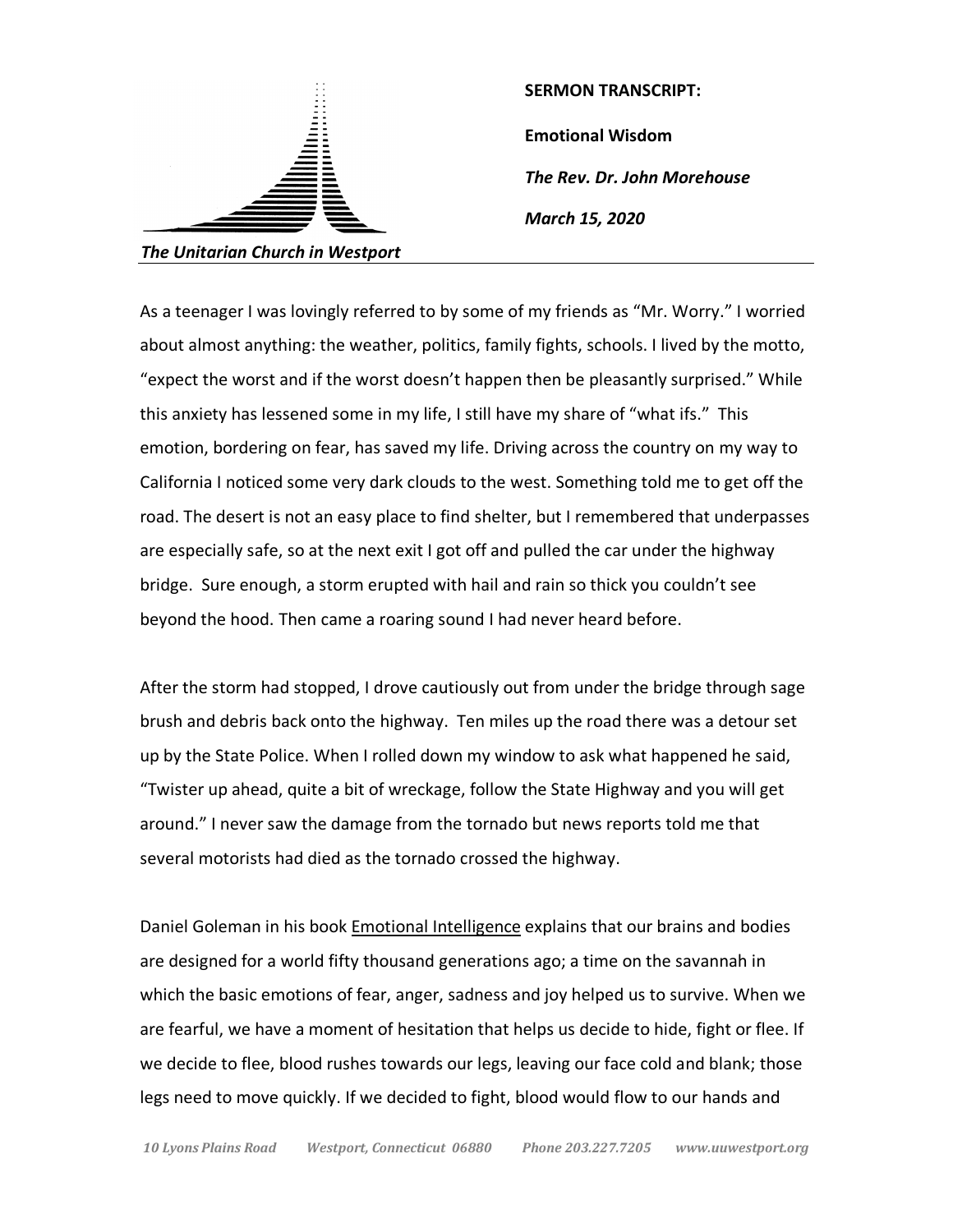arms ready for struggle. Likewise, when we are sad, blood flow towards our stomach and throat, allowing us to curl in and recover. Happiness floods our body with hormones such as Oxytocin. Hugs also do this to us. The problem is that we are hardwired emotionally for survival, which often puts those emotions at odds with what our modern world asks us to do.

In our current pandemic world, fear causes us to hoard, toilet paper it seems, which in some strange way follows the loosening of the bowels. But it can also make us distrustful of people we don't know, thus Trump's travel bans, and sometimes our unwillingness to help even our neighbors. The worst thing about our current crisis is that we curl up into our own world for safety, even more so should any of us have to selfquarantine. It takes our rational minds, our higher brain, the neocortex to reason ourselves out of fear and act with compassion and kindness. It's real work but it is our work as people of good will and love. Anger is also an emotion that tends to mistranslate into the real world. Anger can be a tremendous motivator, the old bumper sticker which says "If you aren't angry you aren't paying attention" being one call-out of this. But anger can misinterpret a situation wherein no malice or forethought on the part of someone who hurt you is really evident. Aristotle recognized this thousands of years ago: "Anybody can become angry — that is easy, but to be angry with the right person and to the right degree and at the right time and for the right purpose, and in the right way — that is not within everybody's power and is not easy."

Fear and anxiety have saved my life but those emotions have also kept me back from opportunities that could have changed my life and others for the good. Anger can destroy our lives. I have made no secret of the fact that I have struggled with anger most of my life. Anger and fear are kissing cousins. As a young man I would slam doors, break windows, scream at things (in place of people but just as effective) and go into rages which seemed to completely possess me. Anger cost me my first marriage and almost cost me my second. Only after years of therapy and the patience and love of my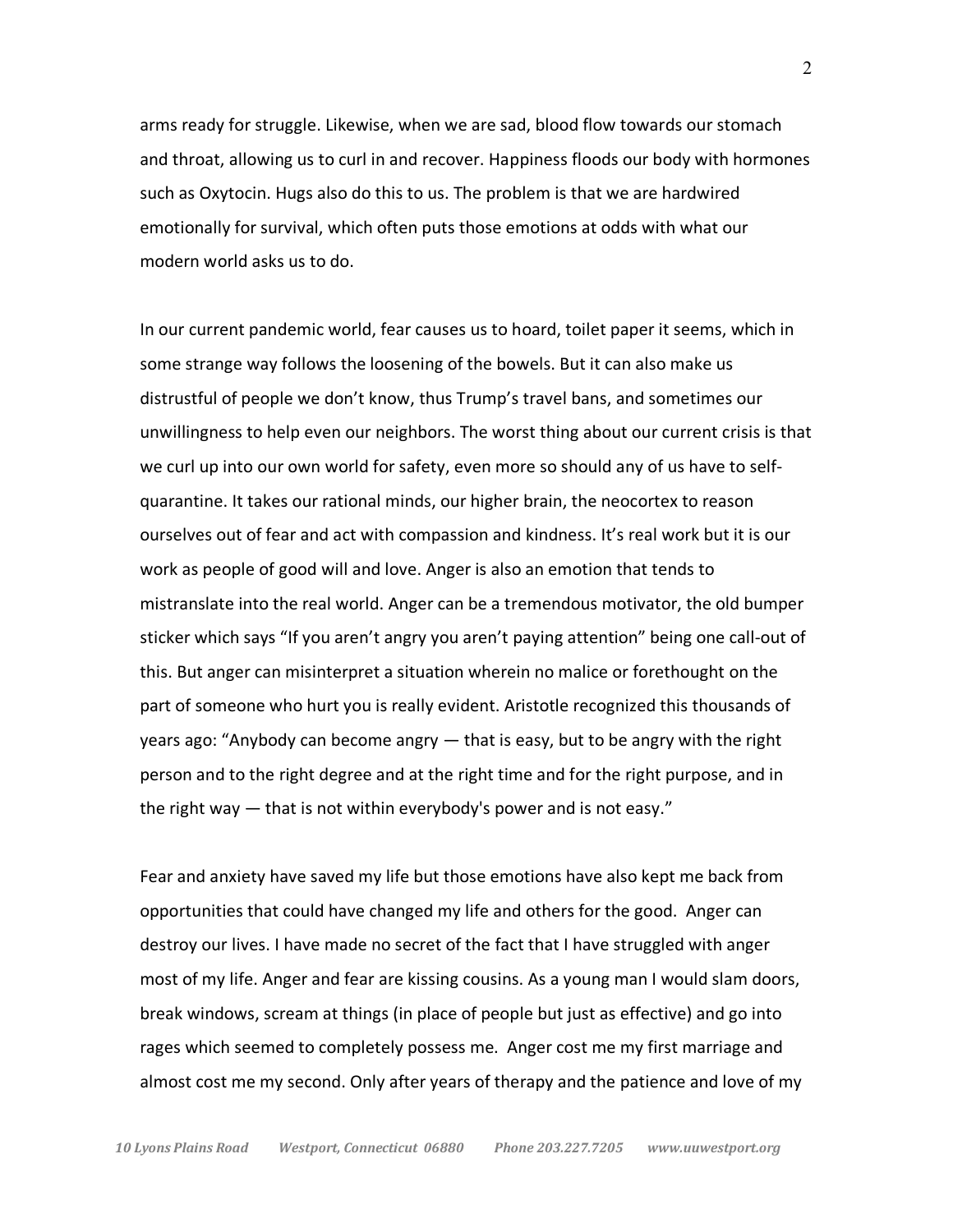family have I been able to overcome this emotional demon. The cost has been great. And even now in late middle age I still face its rise at some slight intended or otherwise. We have all felt its power: the rage, the things said that were so hurtful, the email reply that we wish we could take back, the road rage that put others into danger. While anger is not always destructive, it is very hard to channel it in such a way to convince others of their wrong, or to keep us moving compassionately through the world. Anger is, more often than not, a hot potato that is more likely to burn our hands than nourish our souls as the Buddhist teacher Thich Nhat Hahn has observed (in his book Anger: Wisdom for Cooling the Flames). Anger can express righteousness, but it rarely convinces the other of your righteousness.

In our current crisis, anger is the most toxic of our emotions. Fear is understandable but anger poisons the well, when what we need is fresh and cooling water. I have watched as the media and the population in general seeks to place blame on the government, foreigners and the other political party for the isolation and disruption of this virus. As more than a few doctors have said, this is counterproductive. The virus is here and no matter where it came from, what we need now is science and civic common sense. I know that closing schools is incredibly disruptive especially to poorer families. I know that closing our church to in-person gatherings to virtual ones might seem like overkill, but the reality is that containing the spread of the virus is our best tool to helping us move beyond it. And the sooner we overcome this, the more lives we will save and the better we will become as people. ("How Much Worse the Coronavirus Could Get, in Charts," by Nicholas Kristoff and Stephen H. Thompson in The New York Times, March 13, 2020)

Anger and fear only stand in our way. Labeling the pandemic a hoax or something that can be cured by prayer is as toxic as the disease. It kills people.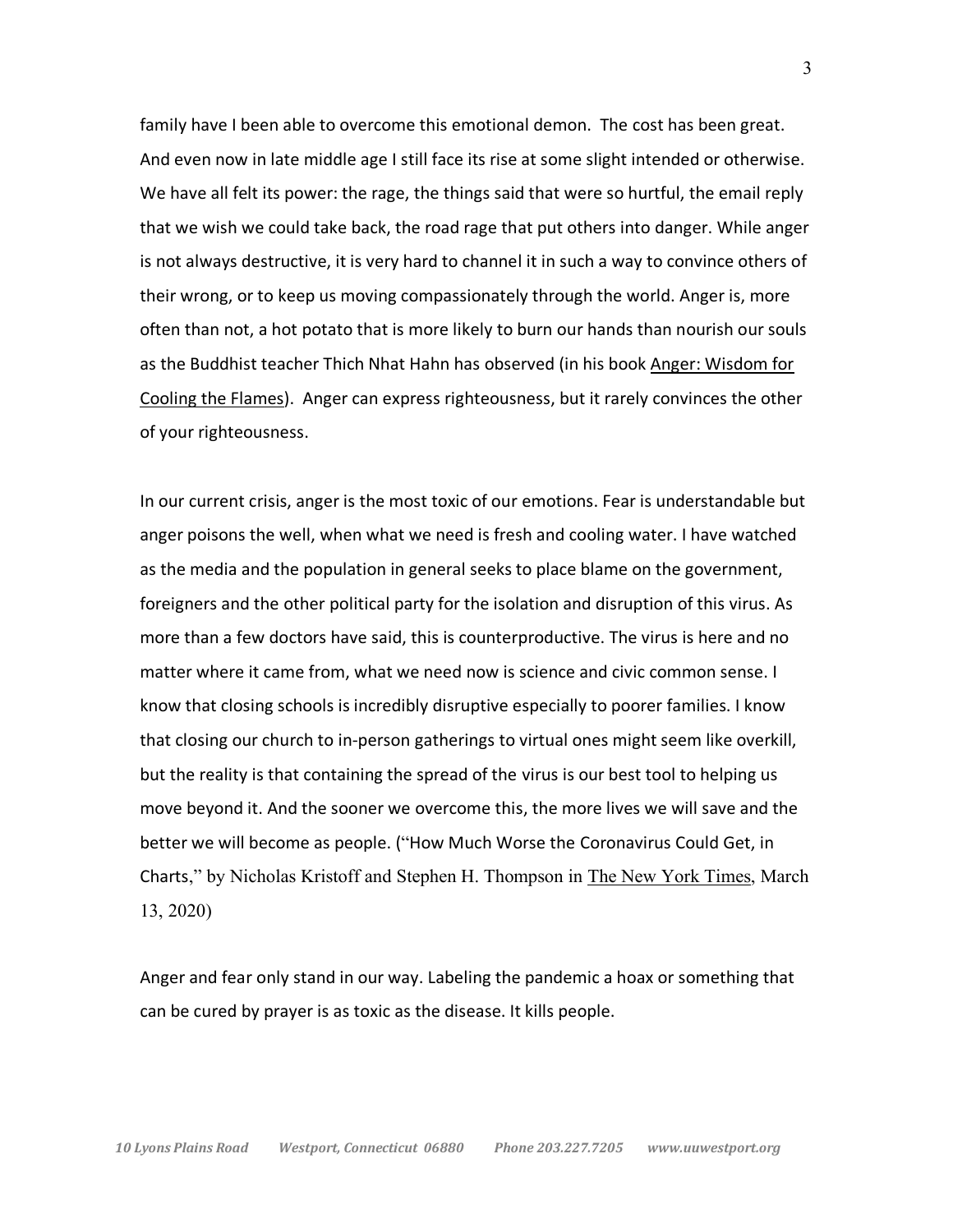Friends, when I ask us to embrace the angels of our better nature, I am talking about the emotional wisdom of that which we don't often see. Tempering our fear with facts is a start. Just as it is true of anyone who is facing a serious illness, the more we know the more power we have over our fear. We know that social isolation will slow the virus. We know that testing will slow the virus. And we know that checking in on our friends and family and neighbors will ensure that we all survive this crisis - especially those who are more vulnerable to the virus. Emotional wisdom comes when we take our first instincts - - those emotional reactions embedded in our limbic brain -- and temper them with rational thought from our higher brains. Emotional wisdom occurs when we engage the power of our better emotions in service of the higher causes of inclusion, love and compassion.

It's not easy to do this. But imagine if we offered a prayer to our president and leaders to put aside their political ambitions and act for the common good. A prayer like this. (Pray). It might seem silly, but prayer is one way in which we connect our more positive emotions to the ideal of a world we seek. In so doing, hope is born.

Over the past week I have been amazed and deeply moved by how competently and compassionately our congregational and local leaders have reached out with warmth and concern. As soon as this started to get worse, local officials stood before town halls and explained the facts of how the virus was spreading and then offered practical and compassionate steps to take. After Westport had its first locus of infection, Jim Marpe stood before town hall and said: "What is important is that COVID-19 is in the community, and collectively we have to take appropriate precautions to protect the health of our friends and family…..no one is at fault that it made its way to Westport." No one is at fault. That little phrase says so much. It says that despite our fears about outsiders bringing this disease to our doorstep, despite our propensity to blame one person or one party (of course it would be a cocktail party where this started -- only in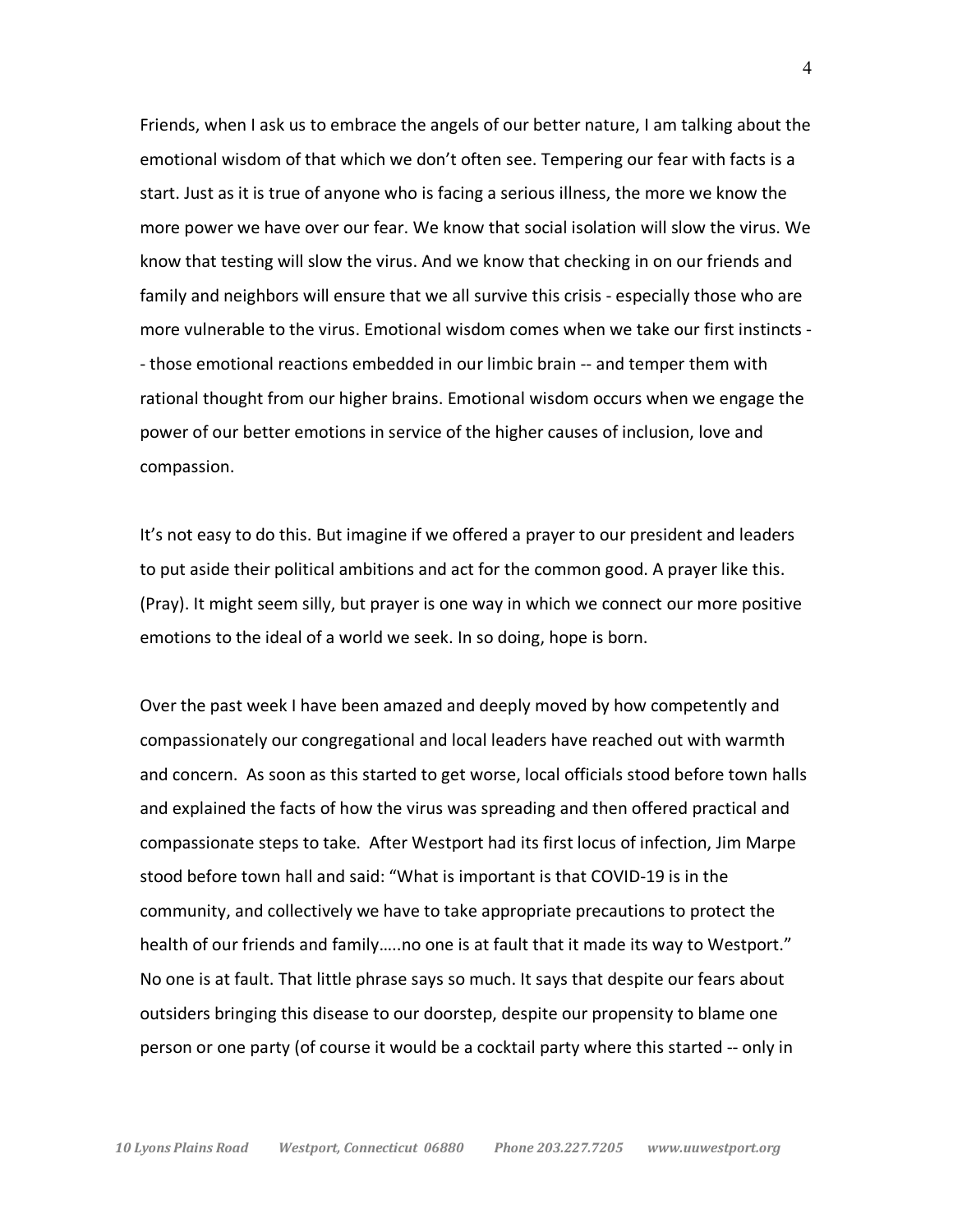Westport!), we are all in this together and let's use our compassion, which is the kissing cousin of joy, to solve the problem.

In our own congregation, the staff and leaders of this church rose to the crisis at hand. Immediately, I saw people stepping up with offers to help us with the new technology to connect us virtually as we are doing today. All our committee and group meetings will on ZOOM, worship is being live-streamed and as we become more proficient at this we will find new ways to stay in touch. (Starting today and at 4 pm every day you will be able to sign onto ZOOM and a minister will offer us an opportunity for those on the call to check in.) More on this soon.

Of course, it is important that all of us do our part to override our emotions of fear and anger and hold up our emotions of compassion and joy. Stay checked in, let us know if you need help, sign up to help and continue to make financial contributions through our online membership program, REALM , oh and don't forget to pledge for next year. This crisis will pass and the extent to which we exercise our better wisdom, is the extent to which we will emerge intact, indeed even healthier than we were when we went into the crisis.

Remember "I've learned that people will forget what you said, people will forget what you did, but people will never forget how you made them feel," said Maya Angelou. How you make people feel is the result of how wisely we apply our emotions to those around us. Brilliant thinkers can make terrible bedmates, one friend told me years ago and I think that is true. By learning how to regulate our more negative emotions and extenuate our more positive ones, we advance not only our own moral self-interest but add to the betterment of the communities we are part of.

"Emotional competence is the single most important personal quality that each of us must develop and access to experience a breakthrough. Only through managing our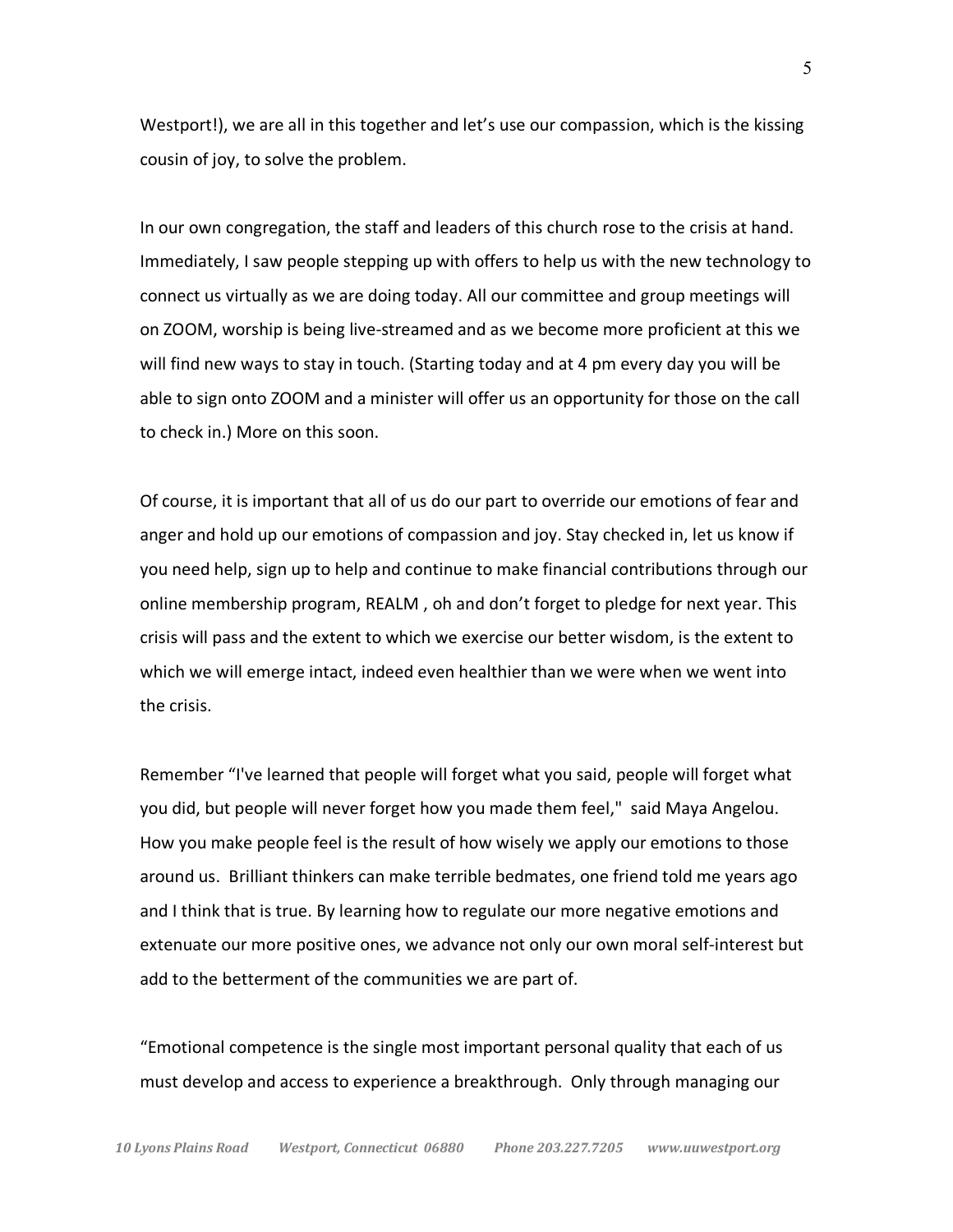emotions can we access our intellect and our technical competence. An emotionally competent person performs better under pressure." –Dave Lennick, Executive VP, American Express Financial Advisers

That competence is at the heart of not only how we respond to this present darkness but in how we make sense of our lives. I have seen this in myself and I have seen it in you and so many others. The wisdom we feel is so much more powerful than the wisdom we think we know. (Repeat)

I offer you this poem from Joyce Rupp:

Once upon a time a child of happiness danced upon the land, knew friendship with the earth and celebrated life with her love of solitude and simple things. She grew into a young woman, whose vision of self was clouded, clothed with the complexities of insecurity and the necessity of leaving the hallowed womb of the quiet earth. She walked into cities of strangers, straining her inner eye to catch the slightest hint of the beauty that had energized her younger days when she played upon the earth.

Days stretched into months and then years went by. She slowly changed by going deeper, deeper, into her Center. Never understanding why the desire to go deeper was there but always knowing there was no other choice than to follow at all costs.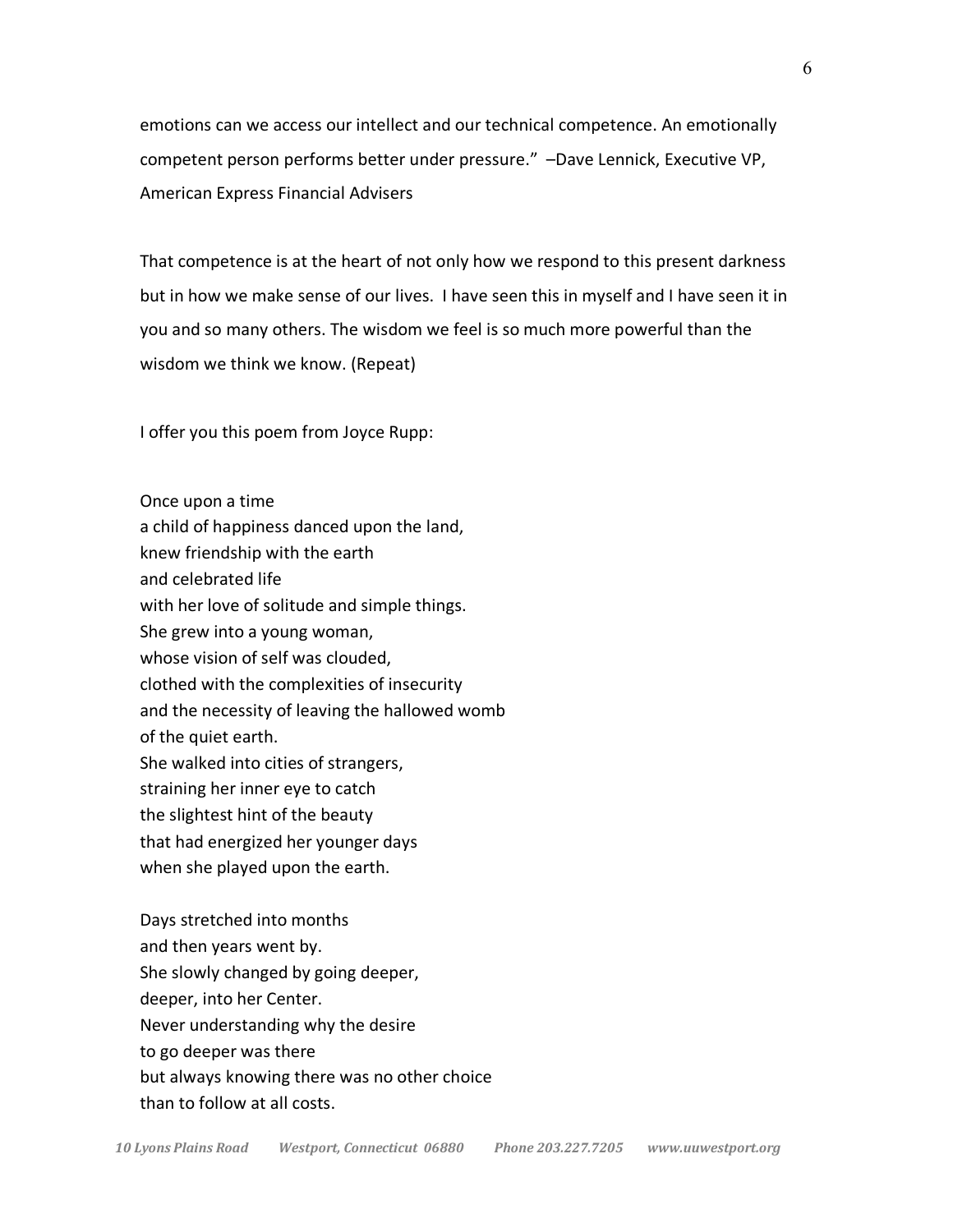Darkness often loomed up large against her searching journey. Risk and Truth became her companions. But then She met Compassion and then Wisdom came to greet her. So close, at times, were these companions that she wept for their intensity and her unworthiness. Still, they walked with her, and everywhere she went, her companions reached out and blessed the people of her life. She could only kneel in gratitude, offering her heart of praise to the Divine Companion who had faithfully kept the kindling of love burning in her heart.

Years after my early struggles as a young man, I met a Franciscan Monk, Brother David. David taught me so much about how to manage my emotions for good. "Your anger is your burden" he said, "and your burden is your love. You need to find a way to turn that burden from anger, to acceptance, and from acceptance to joy. This is what Jesus meant by the first shall be last and the last shall be first. Turning what is heavy on our hearts not into lightness but to the transfiguration of that weight from dark to light." It would take me years to learn that I decide how I react or even if my initial reaction is negative. I decide. You decide. We decide. And how we decide to use our emotions is the ultimate wisdom before us.

We are in the midst of just the kind of transfiguration Brother David was talking about. Where the dark can be made into light and light can illuminate a new way. As the Womanist Theologian Monica Coleman tells it: "Salvation is ……gritty, localized, and contextual. It is grounded in concrete experiences of the world. It must always look, feel, and taste like something." (from Making a Way Out of No Way: A Womanist